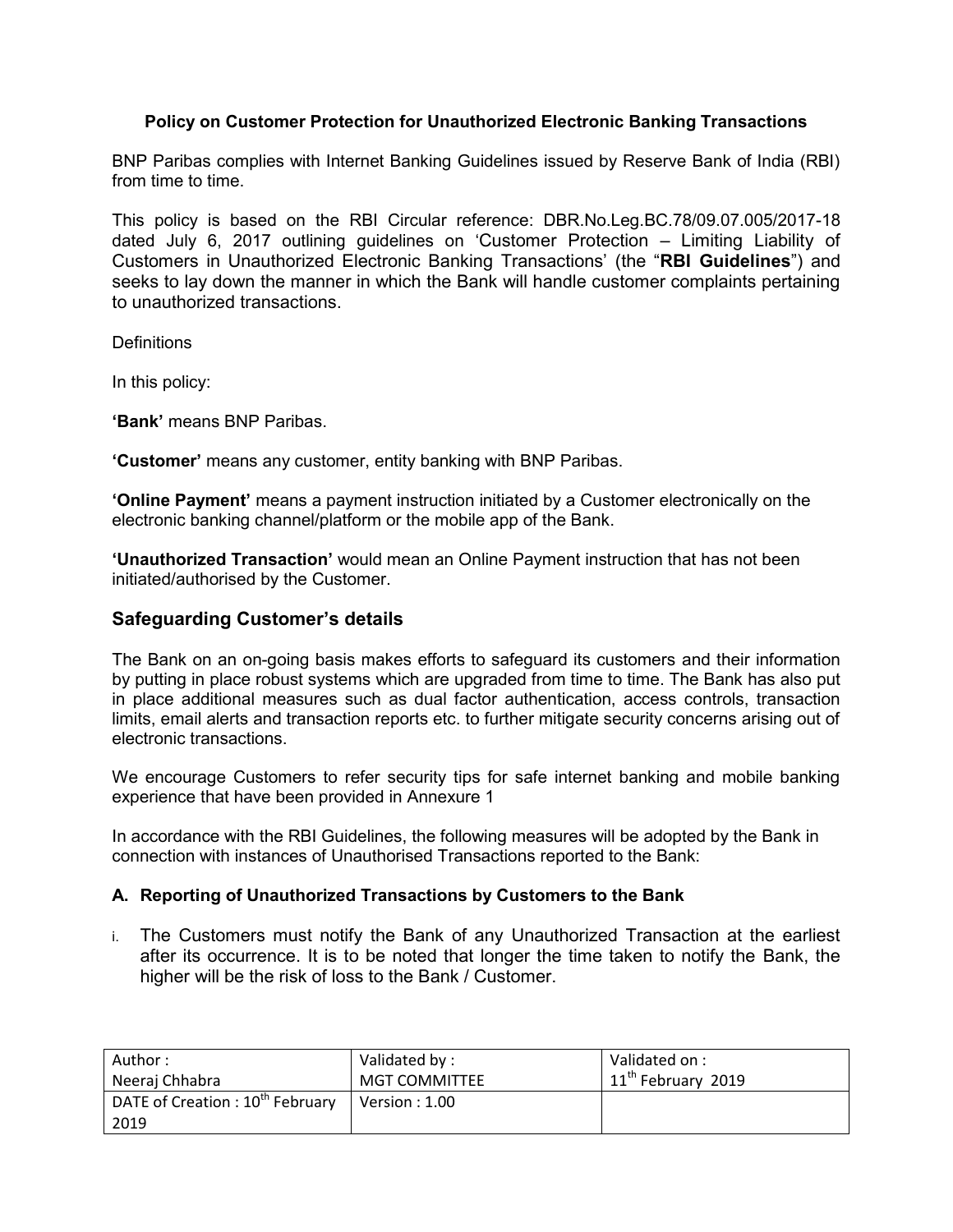Customers should promptly notify the bank of an Unauthorized Transaction at : **[india.ebsupport@asia.bnpparibas.com.](mailto:india.ebsupport@asia.bnpparibas.com)** 

- ii. Additionally, the Customer should promptly notify the concerned relationship manager at the Bank to enable faster escalation procedure
- iii.
- iv. On receipt of intimation of an Unauthorized Transaction from the Customer, the Bank will take immediate steps to the extent possible, to prevent further Unauthorized Transactions in the account
- v. All grievance redressal will be done in line with the BCSBI Code (Banking Codes And Standards Board Of India) available on https://www.bnpparibas.co.in
- **B. The Customer will be compensated by the Bank for any consequential financial loss as per the below guidelines:**
- **Zero Liability of Customer**

A Customer's entitlement to zero liability shall arise where the Unauthorised Transaction occurs in the following events:

- i. Contributory fraud/ negligence/ deficiency on the part of the Bank (irrespective of whether or not the transaction is reported by the Customer).
- ii. Third party breach where the deficiency lies neither with the Bank nor with the Customer but lies elsewhere in the system, and the Customer notifies the Bank within 3 working days of receiving the communication from the Bank regarding the Unauthorised Transaction.

## **Limited Liability of a Customer**

A Customer shall be liable for the loss occurring due to Unauthorized Transactions in the following cases:

- i. In cases where the loss is due to negligence by a Customer, such as where the Customer has shared user credentials, the Customer will bear the entire loss until the Customer reports the Unauthorized Transaction to the Bank. Any loss occurring after the reporting of the Unauthorized Transaction shall be borne by the Bank.
- ii. In cases where the responsibility for the Unauthorized Transaction lies neither with the Bank nor with the Customer, but lies elsewhere in the system and when there is a delay (of 4 to 7 working days after receiving the communication from the Bank) on the part of the Customer in notifying the Bank of such a transaction, the per transaction liability of the Customer shall be limited to the lower of the transaction value or the amount as mentioned in table below.

| Author:                                      | Validated by :        | Validated on :       |
|----------------------------------------------|-----------------------|----------------------|
| Neeraj Chhabra                               | <b>MGT COMMITTEE</b>  | $11th$ February 2019 |
| DATE of Creation : 10 <sup>th</sup> February | $\mid$ Version : 1.00 |                      |
| 2019                                         |                       |                      |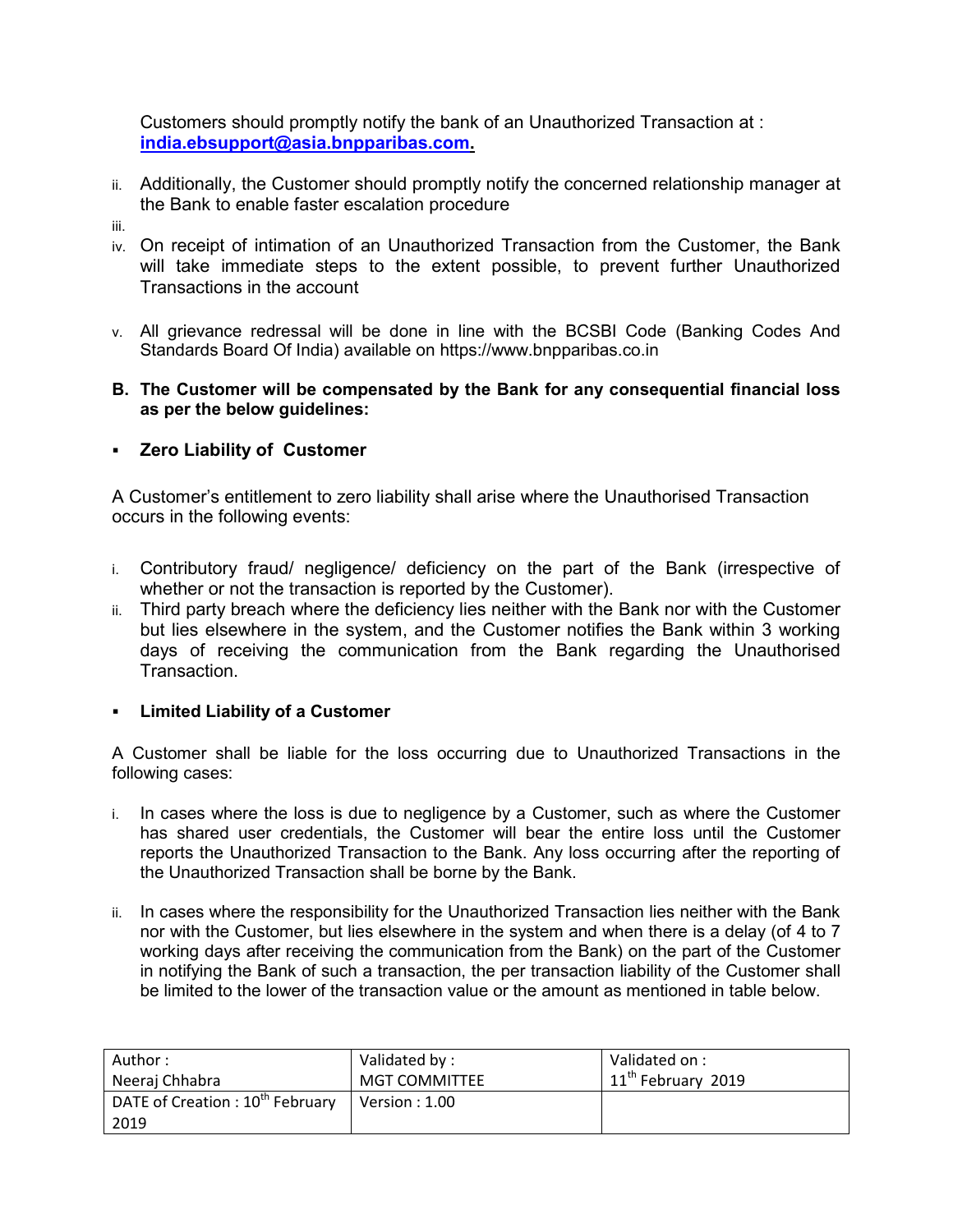| No. | Time taken to report the Unauthorised<br>Transaction from the date of receiving the<br>communication from the Bank                                                              | <b>Customer's Liability (in INR)</b>                                                                                                                                                                                       |
|-----|---------------------------------------------------------------------------------------------------------------------------------------------------------------------------------|----------------------------------------------------------------------------------------------------------------------------------------------------------------------------------------------------------------------------|
| 1.  | Within 3 working days                                                                                                                                                           | Zero liability                                                                                                                                                                                                             |
| 2.  | Within 4 to 7 working days<br>(Current Accounts/Savings Account/Cash Credit/<br>Overdraft Accounts/Trade Transactions with<br>annual average balance / limit up to INR.25 lakh) | The transaction value or INR<br>10,000, whichever is lower                                                                                                                                                                 |
| 3.  | Within 4 to 7 working days (All Other<br>Current/Savings/ Cash credit/ Overdraft Accounts/<br><b>Trade Transactions)</b>                                                        | The transaction value or INR<br>25,000, whichever is lower                                                                                                                                                                 |
| 4.  | Beyond 7 working days                                                                                                                                                           | Customer's liability will be<br>determined on a case by case<br>basis by the business head(s)<br>of the Bank taking an overall<br>view of RBI guidelines,<br>Customer background and<br>circumstances of the<br>occurrence |

The number of working days mentioned in the above mentioned table shall be counted as per the working schedule of the home branch of the customer excluding the date of receiving the communication.

### C. **Reversal timeline in case of liability and reporting**

On being notified by the Customer, the Bank shall credit (shadow reversal) the amount involved in the Unauthorized Transaction to the Customer's account within 10 working days from the date of such notification by the Customer (without waiting for settlement of insurance claim, if any).

The Bank may also at its sole discretion decide to waive off any Customer liability in case of Unauthorized Transactions even in cases involving the Customer's negligence. The credit shall be value dated to be as of the date of the Unauthorized Transaction.

Further, the Bank shall ensure that:

i. Communication from the Bank is sent to the email IDs of Customers registered with the Bank. In case of any discrepancies / deficiencies, the Customer should notify the bank not later than 3 working days from receipt of information from the Bank

| Author:                                      | Validated by :       | Validated on :                 |
|----------------------------------------------|----------------------|--------------------------------|
| Neeraj Chhabra                               | <b>MGT COMMITTEE</b> | 11 <sup>th</sup> February 2019 |
| DATE of Creation : 10 <sup>th</sup> February | Version : 1.00       |                                |
| 2019                                         |                      |                                |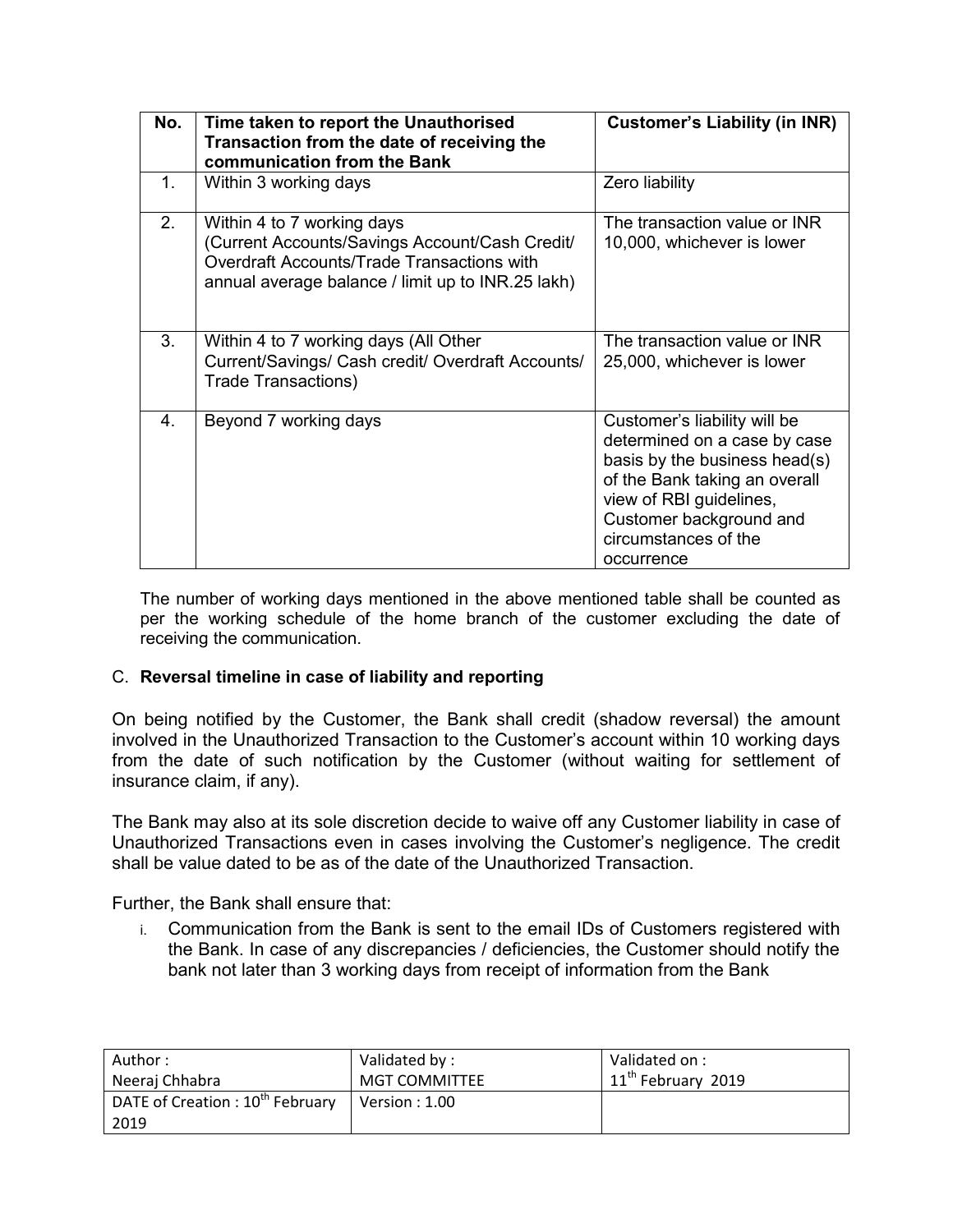- ii. A complaint is resolved and liability of the Customer, if any, is established within a maximum period of 90 days from the date of receipt of the complaint, and the Customer is compensated as per provisions outlined above.
- iii. Where the Bank is unable to resolve the complaint or determine the Customer liability, if any, within the aforementioned period of 90 days, the compensation as prescribed above will be paid to the Customer;
- iv. The Customer does not suffer loss of interest or does not bear any additional burden of interest.
- v. The Bank shall not only inform its existing clients of such a policy but also inform the client of security tips for safe internet banking and mobile banking experience from time to time
- vi. Incident reports are reviewed on a quarterly basis by the Operational Risk / Permanent Control team(s) and corrective steps are taken as applicable. Thereafter, the report will be further presented in the Management Committee meeting
- vii. The Standing Committee on Customer Service in the Bank shall review the Unauthorized Transactions reported by Customers or otherwise, as also the action taken thereon, the functioning of the grievance redress mechanism and take appropriate measures to improve the systems and procedures.
- viii. All such transactions shall be reviewed by the Bank's internal auditors.
- ix. Any system / IT security related changes shall be tabled in the quarterly IT Steering Committee. The standard operating procedures are updated from time to time with regard to safety and security of electronic banking transactions

This policy shall continue to hold good unless otherwise a review is warranted for change in regulatory directives or as the Bank's Committee may deem fit. The policy will be made available on the Bank's website (https://www.bnpparibas.co.in)

| Author:                                      | Validated by:         | Validated on :                 |
|----------------------------------------------|-----------------------|--------------------------------|
| Neeraj Chhabra                               | <b>MGT COMMITTEE</b>  | 11 <sup>th</sup> February 2019 |
| DATE of Creation : 10 <sup>th</sup> February | $\mid$ Version : 1.00 |                                |
| 2019                                         |                       |                                |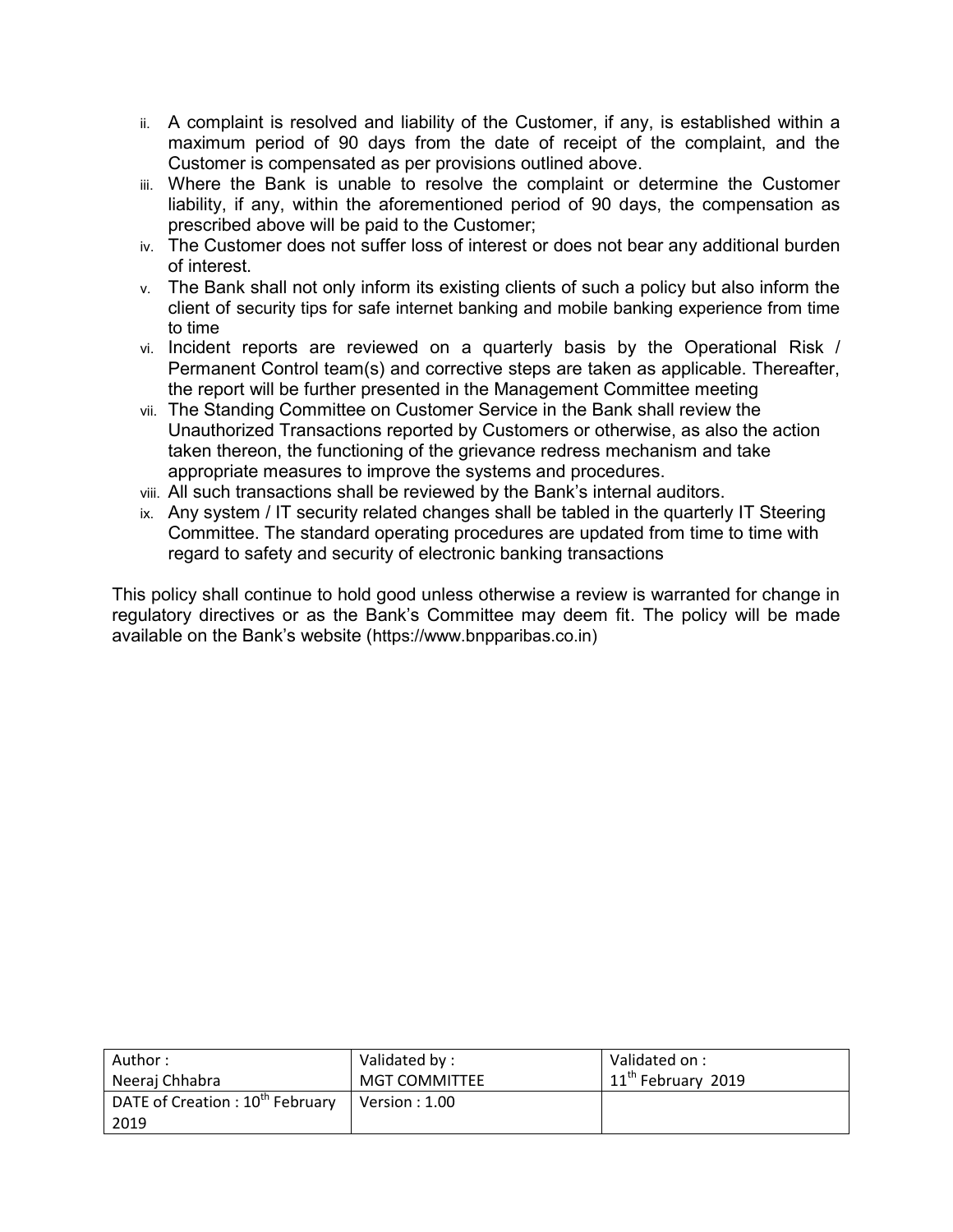# **Annexure 1**

- Avoid accessing your Internet banking account from a cyber cafe. If you happen to do so, we recommend changing your password from your own computer as soon as possible
- Every time you complete your online banking session, log-off. It is important to not just close your browser as anyone who access your computer may be able to log onto your Internet banking account.
- You should use a strong password for all secure websites you access. The password should be difficult for others to guess. We suggest using at minimum 8 characters using a mixture of letters, numbers and symbols.
- Never share your Internet Banking login credentials/passwords with others including any third party vendor as it can have financial/data confidentiality impacts. This also includes someone claiming to be a Bank employee. BNP Paribas will never ask you for your password.
- When accessing the online banking website, here are a few checks that you should make before entering in your password:
	- i. The URL should start with 'https://' which means that it is a secure connection.
	- ii. It is always best practice to type the website's address in the browser. You may be sent fraud emails that appear to go to your online bank but actually send you to a website designed to steal your information.
- Make sure you protect your mobile device with up-to-date internet security software.
- Only use official mobile banking apps provided by your bank (e.g. BNP Paribas mobile banking solution BankSmart) and only download apps from the official app store.
- Set up a strong password or PIN to lock your mobile handset. The password should be difficult for others to guess.
- Never share your security details with others and never store them on your mobile device in a way that might be recognized by someone else.

| Author :                                    | Validated by:        | Validated on :                 |
|---------------------------------------------|----------------------|--------------------------------|
| Neeraj Chhabra                              | <b>MGT COMMITTEE</b> | 11 <sup>th</sup> February 2019 |
| DATE of Creation: 10 <sup>th</sup> February | Version : $1.00$     |                                |
| 2019                                        |                      |                                |